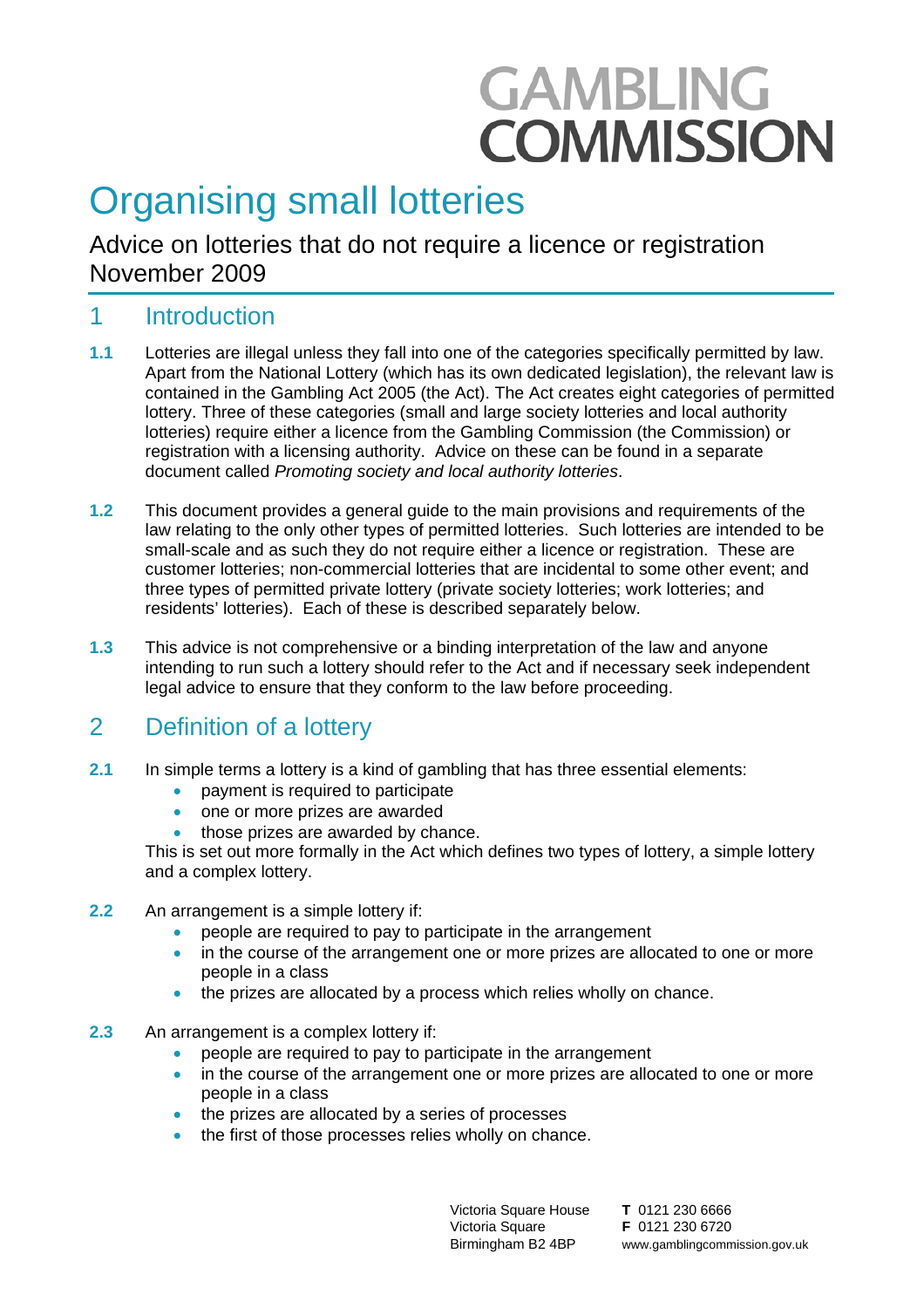## 3 Types of lotteries that do not require a licence or registration

#### **3.1** These are:

- (a) incidental non-commercial lotteries commonly held at charity fund raising events (b) private lotteries
	- private society lotteries only members of the society and those on society premises can participate in the lottery
	- work lotteries only people who work together on the same premises may participate
	- residents' lotteries only people who live at the same premises may participate
- (c) customer lotteries only customers at the business premises may participate.

## 4 Incidental non-commercial lotteries

- **4.1** An incidental non-commercial lottery is one that is incidental to a non-commercial event. Examples may include a lottery held at a school fete or at a social event such as a dinner dance. An event is non-commercial if all the money raised (proceeds) at the event including entrance fees, sales of food and drink and so on, goes entirely to purposes that are not for private gain: therefore a fundraising social event with an entrance fee would be non-commercial if the monies raised went to a society but would not be non-commercial if the monies were retained by the organiser for private gain. However, money raised by third parties will not form part of the proceeds of the event and so may be appropriated for private gain. An example of this would be refreshments or entertainment provided at the event by an independent third party.
- 4.2 The Gambling Act 2005 and a related Statutory Instrument<sup>[1](#page-1-0)</sup> specify that:
	- the promoters of the lottery may not deduct more than £100 from the proceeds in respect of the expenses incurred in organising the lottery, such as the cost of printing tickets, hire of equipment and so on
	- not more than £500 can be spent on prizes (but other prizes may be donated to the lottery)
	- the lottery cannot involve a rollover of prizes from one lottery to another
	- all tickets must be sold at the location during the event, and the result made public while the event takes place.

## 5 Private lotteries

- **5.1** There are three types of private lotteries permitted by the Act:
	- private society lottery
	- work lottery
	- residents' lottery.
- **5.2** Private lotteries must comply with conditions relating to advertising which state that no advertisement for a private society, work or residents' lottery may be displayed or distributed except at the society or work premises, or the relevant residence, nor may it be sent to any other premises.
- **5.3** Private lotteries must comply with conditions set out in Schedule 11 of the Act relating to tickets. In summary these are:
	- a ticket in a private lottery may be sold or supplied only by or on behalf of the promoters
	- tickets (and the rights they represent) are non-transferable
	- each ticket must state the name and address of the promoter of the lottery, the people to whom the promoter can sell or supply tickets and the fact that they are not transferable.

<span id="page-1-0"></span> $\overline{a}$ <sup>1</sup> Gambling Act 2005 (Incidental Non-Commercial Lotteries) Regulations 2007 (SI 2007/2040)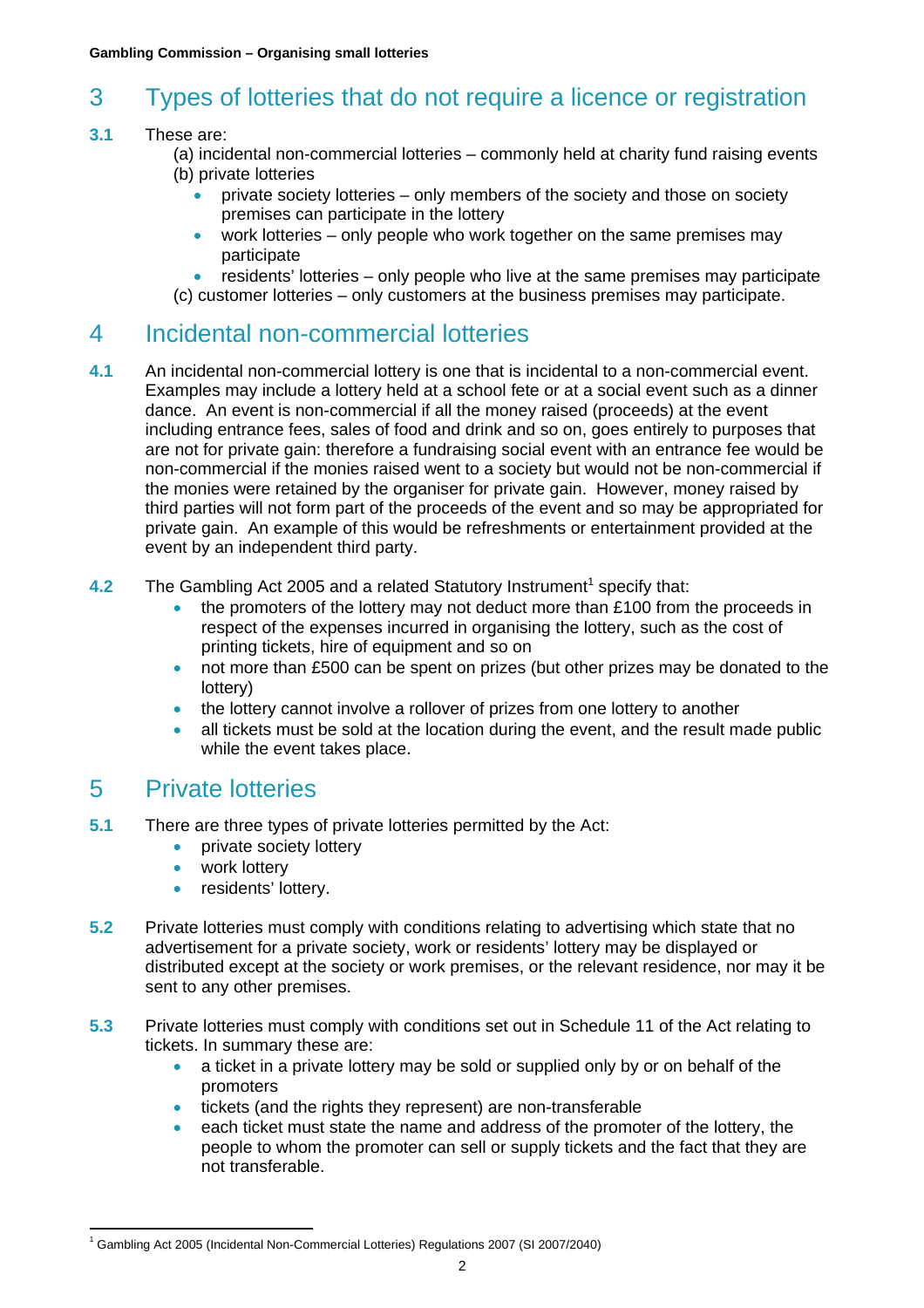- **5.4** Private lotteries cannot be conducted on vessels. The Act's definition of a vessel (section 353(1)) is:
	- anything (other than a seaplane or amphibious vehicle), designed or adapted for navigation or other use in, on or over water
	- a hovercraft
	- anything, or any part of any place, situated on or in water.
- **5.5** The price paid for each ticket in a private lottery must be the same, must be shown on the ticket and must be paid to the promoters of the lottery before anyone is given a ticket.
- **5.6** The arrangements for private lotteries must not include a rollover of prizes from one lottery to another.

#### **Private society lotteries**

**5.7** Private society lotteries can only be promoted by an authorised member of a society. The society can be any group or society, provided it is not established and conducted for purposes connected to gambling; for example private members clubs can organise such lotteries. Tickets can only be sold to other members of that society and to people on the premises used for the administration of the society. The lottery may only be promoted and raise proceeds for the purposes for which the society is conducted.

#### **Work lotteries**

**5.8** Work lotteries can only be promoted by someone who works on the premises (see paragraph 5.10) and tickets can only be sold to other people who work on the same single set of premises. The lottery must not be run for profit (see paragraph 8 below) and all the proceeds (gross ticket sales) must be used for prizes or reasonable expenses incurred in organising the lottery. An arrangement such as a Grand National sweepstake held in an office is an example of a work lottery.

#### **Residents' lotteries**

**5.9** Residents' lotteries must not be run for profit (see section 8 below) and all the proceeds must be used for prizes or reasonable expenses. The promoter of the lottery must reside in the premises and tickets can only be sold to other residents of the same single set of premises. The residency requirement can still be satisfied where the premises are not the sole premises in which a person resides, for example student halls of residence.

#### **Definition of 'single set of premises'**

**5.10** The Commission is of the view that the wording 'single set of premises' was designed to include the situation where there might be multiple buildings on a single site, such as a hospital site or the many buildings which may exist within larger corporations. The term does not include multiple sites; for example a company with premises in more than one area would not be able to sell tickets for a single private lottery covering all of the sites.

### 6 Customer lotteries

- **6.1** A customer lottery is a lottery promoted by the occupiers of business premises, who sell tickets only to customers present on their premises.
- **6.2** The Act requires that in customer lotteries:
	- the lottery must be arranged to ensure that no profit is made (see section 8 below)
	- tickets may be sold or supplied only by or on behalf of the promoter
	- tickets must not be sold to children under 16 years of age
	- no advertisement may be displayed or distributed except on the business premises nor may it be sent to any other premises
	- another customer lottery cannot take place within seven days on the same business premises